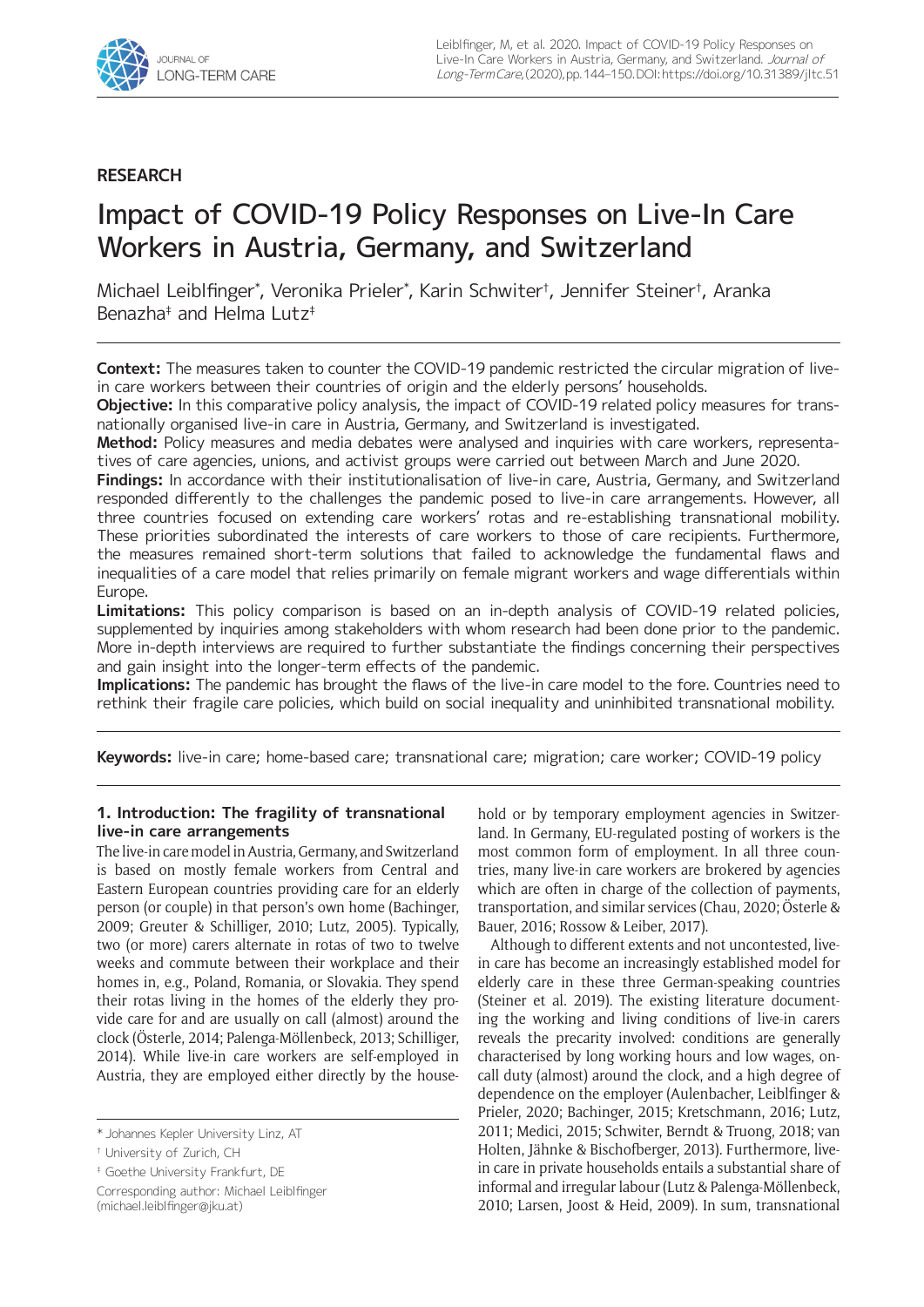live-in care arrangements considerably constrain carers' possibilities to rest and have adequate breaks as well as their opportunities for economic, social, and political participation, as well as being with their own families and friends (Chau, Pelzelmayer & Schwiter, 2018; Haidinger, 2013; Lutz, 2018; Melegh et al. 2018).

## **2. Methods and data**

The comparative policy analysis builds on combined insight into the development of the live-in care markets in Austria, Germany, and Switzerland, which has been accumulated through more than a decade of research in this field (Benazha & Lutz, 2019; Leiblfinger & Prieler, 2018; Lutz 2005, 2011, 2018; Schwiter, Berndt & Truong, 2018; Steiner et al., 2019). From March to June 2020, data was collected and analysed on COVID-19 related policy measures that impacted live-in care and the corresponding media coverage. In order to supplement this in-depth policy analysis, various stakeholders in the field with whom research had been done prior to the pandemic were contacted. Information was gathered from inquiries with care workers, representatives of care agencies, unions, and activist groups. For a full empirical analysis of stakeholders' perspectives, more in-depth interviews are required that will broaden and further substantiate these findings as well as provide a clearer understanding of the longerterm effects of the pandemic on live-in care.

## **3. Findings: Impact of the COVID-19 pandemic on live-in care workers**

During the first weeks of the pandemic, closed borders and other travel restrictions under COVID-19 made the fragility of the transnational live-in care arrangements apparent and brought live-in care (back) onto the political agenda (Aulenbacher et al., 2020; Leichsenring, Staflinger & Bauer, 2020a; Safuta & Noack, 2020; Schilliger et al. 2020). The following analysis shows how each of the three destination countries took measures that primarily served to safeguard their care provisions for the elderly. First, these measures aimed at keeping care workers in the households and, second, they strove to re-establish the transnational mobility of carers. Finally, supporting care workers left without income was a mere afterthought on the political agendas.

## **3.1 Extending workers' rotas**

As a first reaction, agencies and households asked and sometimes implored care workers to extend their stays beyond the end of their rotas. Switzerland's authorities supported this strategy by facilitating the extension of live-in carers' work permits. Austria's federal government introduced a one-time, tax-free bonus of 500 Euros for live-in carers who extended their rotas for at least four weeks. In Germany, an association of placement agencies asked the government to establish the same incentives as in Austria (VHBP, 2020a), a demand that was repeated after two weeks, as the government was accused of bending the rules for seasonal agricultural workers, e.g., for the asparagus harvest, while proving inflexible with regard to domestic care workers (VHBP, 2020b).

In all three countries, many live-in carers extended their rotas. Apart from the fact that returning to their home countries had become difficult due to travel restrictions and quarantine regulations, many felt a moral obligation towards the elderly in their care—especially in this extraordinary situation. In the media, care workers were depicted as devoted and dedicated heroines similar to their common characterisation as angels (Krawietz, 2014; Weicht, 2010). At the same time, live-in carers who extended their rotas faced worsened working conditions and additional psychological burdens: Many households put visiting care services, which usually serve to relieve care workers and provide them with a few hours of rest, on hold for fear of contagion. Relatives who used to replace live-in carers, typically on Sundays, tended to stay away for the same reason (Horn & Schweppe, 2020). In some cases, agencies or households even required care workers to remain in the households during their free time to prevent them from contracting the virus and passing it on to care recipients. As a consequence, some live-in carers were isolated in the households for weeks, either working or on call around the clock with little opportunity to rest.

The pandemic brought changes in social practices and daily routines that negatively affected the mental health of care recipients with dementia (Brown et al. 2020), who make up a considerable proportion of those in live-in care settings.<sup>1</sup> The mental health of care recipients in general, who are at risk of a severe course of COVID-19 because of their old age, may also have been impacted (Rajkumar, 2020). This likely put further mental strain on care workers (Brown et al. 2020). In addition, live-in carers carried the psychological burden caused by the extended separation from their own homes, families, and friends and by the uncertainty as to how long the pandemic and accompanying restrictions would last (Leichsenring, Staflinger & Bauer, 2020b; Safuta & Noack, 2020; Schilliger et al. 2020).

In sum, even though it took an additional toll on live-in carers and was only a short-term solution, extending care workers' rotas was an easy-to-implement and (therefore) widely used solution for many agencies and families in all three countries.

## **3.2 Re-establishing transnational mobility**

As a second strategy, families of live-in care recipients, care agencies, and their lobby organisations demanded exemptions to enable carers to cross closed borders. However, the extent of the measures to ensure the continuing transnational mobility of live-in care workers during the COVID-19 pandemic differed widely between the three countries under consideration.

In Austria, the federal government actively initiated negotiations with neighbouring countries for free passage of care workers. Furthermore, the provinces of Burgenland and Lower Austria collaborated with their respective local chambers of commerce and brokering agencies to organise charter flights that flew in 355 livein carers from Romania, Bulgaria, and Croatia. In May, six special night trains were able to bring up to 2,000 care workers from Timișoara in Romania through Hungary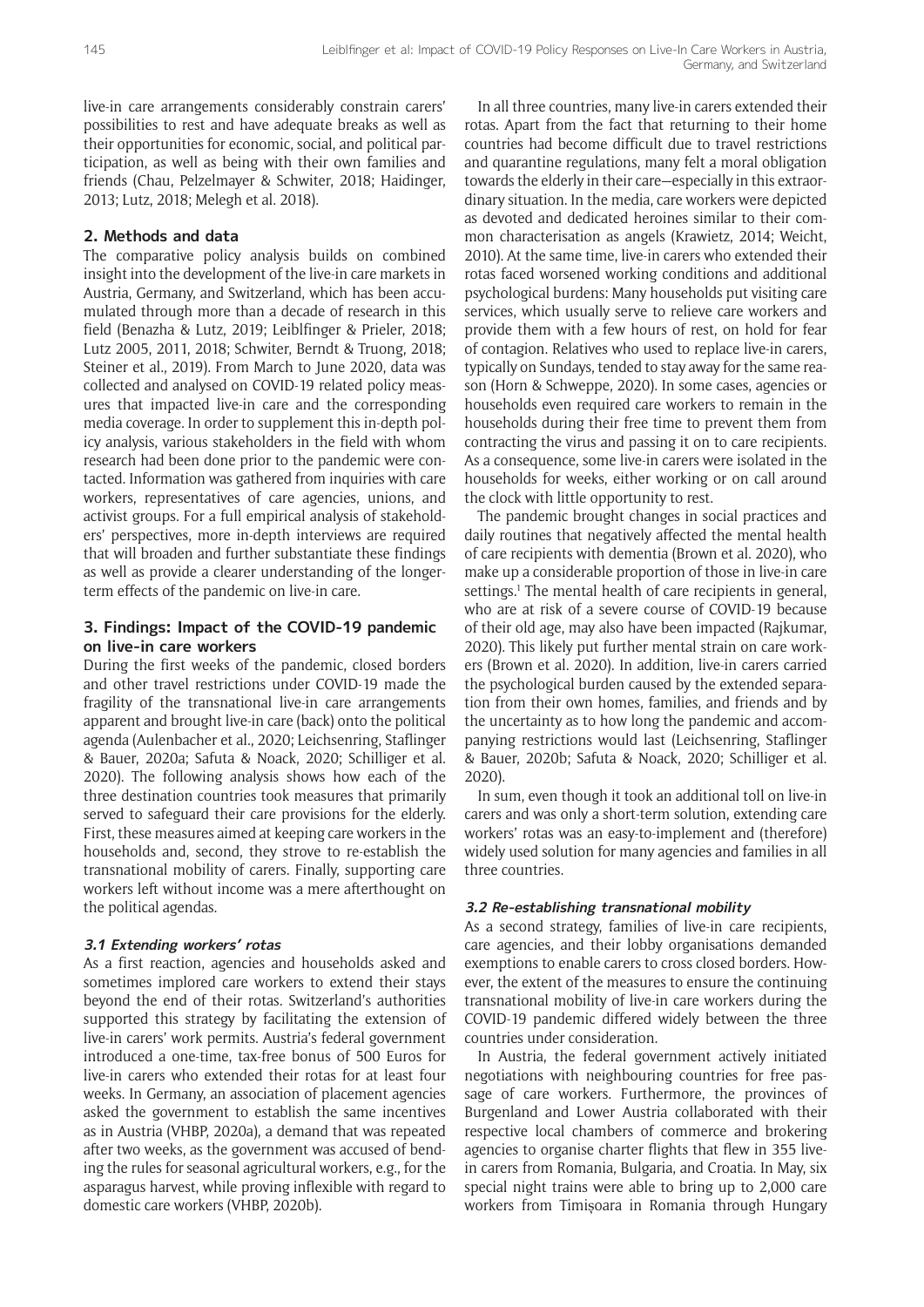to Austria and allowed Romanian live-in carers to travel back home on the return trip of the trains. However, these trains were underused and there were reports that agencies prevented care workers from using them to travel home in an attempt to keep carers at their workplaces (e.g., Bachmann, 2020).

From the outset, these measures appeared insufficient to ensure the transnational mobility of nearly 62,000 livein care workers, roughly half of whom come from Romania. However, they show the efforts Austria invested to ensure the continuation of the live-in care model. This cooperatively organised support also highlighted the alliance between state bodies, local chambers of commerce, and care agencies. For example, tickets for the special trains were originally announced to be sold only to agencies and not to care workers directly, which was later renounced. The necessary information and forms, moreover, were written in complex and technical German language. Thus, while the power of agencies in collaboration with the chambers of commerce as problem solvers and 'saviours' of the model increased, care workers became even more dependent on support from their agencies (Aulenbacher et al., 2020; Leiblfinger & Prieler, 2020).

In Germany, the government officially responded by facilitating only family members' caring roles for their (elderly) dependents. Among the changes, the duration of the carer's grant, a wage compensation benefit for shortterm absence from work to fulfil care obligations, and the accompanying leave provision were doubled from 10 to 20 workdays. In addition, the government flexibilised the unpaid family care giver leave (BMFSFJ, n.d.). These measures were introduced as families reported difficulties finding care workers. It underlines not only the inherent familialism, but also that live-in and family care givers are interchangeable in the government's eyes. Unofficially, the German border police refrained from checking people at the Polish border—the home country of the majority of live-in care workers. This practice allowed carers to enter Germany, while agencies sent minibuses to pick up their migrant workers at the border. Although there was some confusion about diverging practices between various federal states, there seemed to be a consensus that care workers were not obligated to quarantine in Germany as their work was considered crucial for maintaining the elderly care system. However, none of this was publicly announced. The German state instead tacitly adopted a practice of letting care workers in to pacify the families that employ the up to 500,000 migrant live-in carers (Habel & Tschenker, 2020; Safuta & Noack, 2020).

While Austria created additional entry paths for care workers and Germany seemingly accepted an unofficial modus operandi, Switzerland generally permitted entry for work purposes. This included care workers who were formally employed by an agency or a family and were able to present a valid work permit. Neither the Swiss state nor the relevant lobbying organisations made any further tangible efforts to facilitate the mobility of live-in carers specifically. This also reflects the fact that the live-in model has not been established as a pillar in the elderly care regime to the same extent as in the other two countries.

By facilitating transnational mobility, the three countries (to different extents) contributed to re-establishing the supply of live-in care workers for their care recipients' households. However, this strategy put carers at risk of contagion. No matter whether their journeys were organised in chartered flights, trains, shared minibuses or private cars: they were in close contact with others—in travelling to train stations or airports, in stopping at petrol stations, rest stops, and border checkpoints. Moreover, care workers could face the additional burden of being quarantined for two weeks in the destination or home countries—in some cases even in both. Usually, they were not paid during these periods of isolation, similar to the situation of seasonal agricultural workers (Haley et al., 2020; Herrigel et al., 2020).

#### **3.3 Lacking support for care workers financially affected by the pandemic**

While a first group of workers extended their rotas and a second group, despite a risk of contagion, travelled long distances to their workplaces, there was a third group of workers: those who remained in their home countries, either because they gave preference to remaining or because they were immobilised. Many of the latter were unable to return to their workplaces or to start a new contract due to travel restrictions or cancelled assignments, e.g., when the care workers they were supposed to replace extended their rotas. Whereas governments implemented a variety of measures to mitigate the economic effects of the pandemic on both companies and employees, many live-in carers were not eligible for this support in the three destination countries.

Austria's federal government created a 'hardship fund' for small businesses that were affected economically by the COVID-19 pandemic. Businesses could receive emergency aid of up to 2,500 Euros per month for a period of six months<sup>2</sup> (BMF, 2020). However, most livein carers were unable to access this fund, despite being self-employed. As their income is usually below the tax threshold, they typically do not have an income tax assessment notice, a tax number, or an Austrian bank account—all three of which are required for receiving hardship support. When criticised for this, the federal government argued that an Austrian bank account was necessary as a means of fraud prevention. The government, however, did not raise this issue when transferring the bonus for extended rotas to bank accounts abroad. Furthermore, it remains unclear whether the requirement of an Austrian bank account is consistent with the Single Euro Payments Area (SEPA) regulation. In addition, the long application form and the guidelines for accessing the fund were only available in complex and technical German language.

In Germany, emergency aid programmes were established for businesses and their employees based in that country (BMWi, 2020). However, many carers do not have German (employment or service) contracts, as most of them are either posted under EU-regulations or selfemployed in their home countries. Therefore, they were not eligible for German assistance programmes.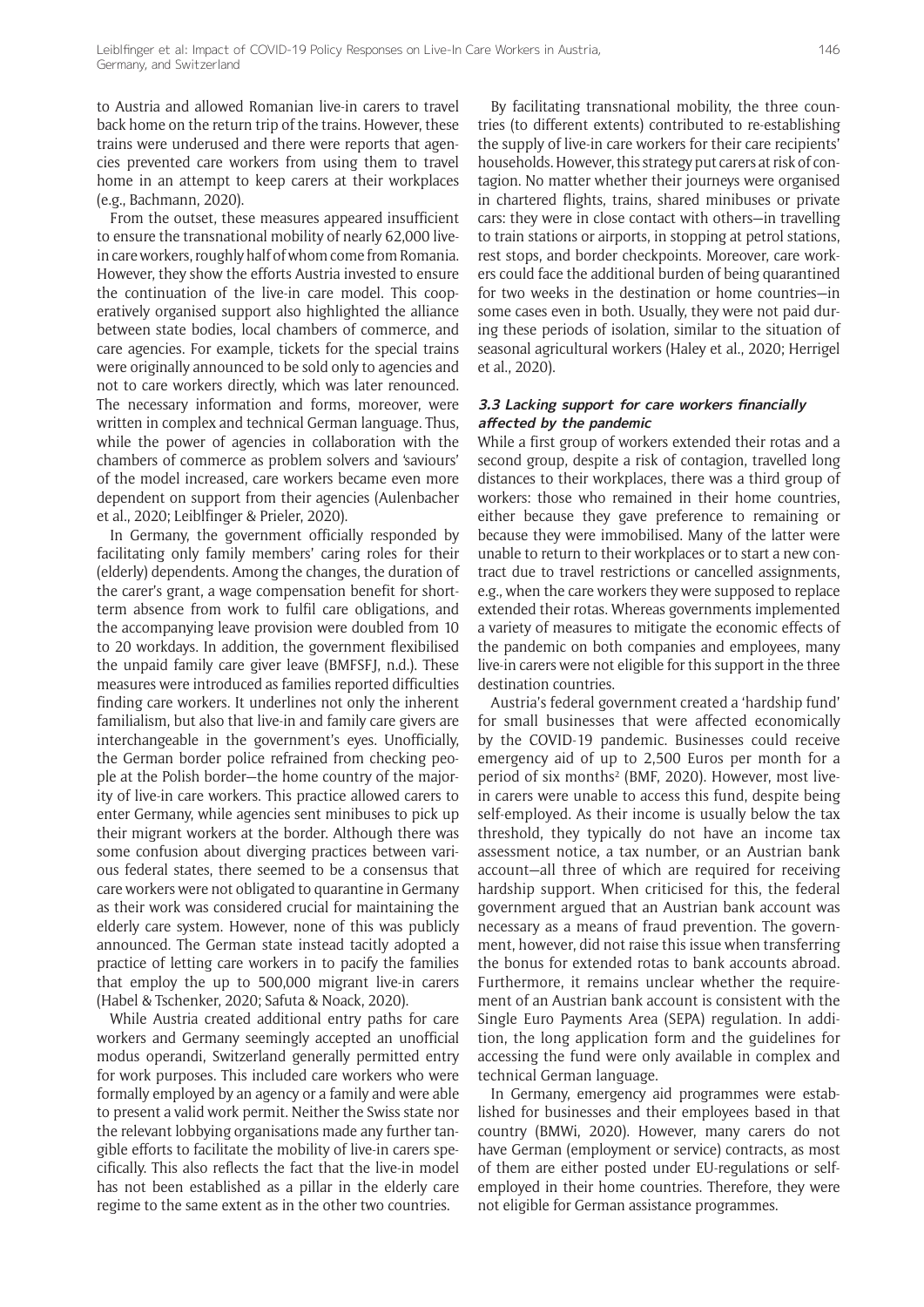Live-in care workers in Switzerland, who are typically employed either by an agency or directly by a household, faced similar problems. Their agencies could apply to government-funded short-time allowances for their employees, which payed 80% of the owed wages (SECO, 2020). However, this assistance was reserved for companies. As a result, care workers employed by private households or without existing contracts during the pandemic (e.g., if their previous contracts had run out) fell through the cracks of the government bailout system and often lost their entire income.

## **4. Discussion: The blind spots in the current debate**

Even though many praised the importance of care work during the early weeks of the pandemic, our policy analysis shows that—at least with regard to live-in care—this recognition remained mostly symbolic. While various measures were implemented to ensure that Austrian, German, and Swiss elder population did not have to do without their live-in carers, the living and working conditions of the workers themselves became more precarious in many cases. Workers faced additional physical and emotional burdens, heightened financial precarity, and increased dependence on their employers and/or brokers. Undeclared live-in care workers experienced at least similar, but likely worse conditions. They were excluded from bonus payments, hardship relief funds, and travel facilitation. Lacking employment documentation, they also faced difficulties when attempting to cross national borders (Habel & Tschenker, 2020). Thus, the COVID-19 pandemic exacerbated working conditions that had been precarious prior to the pandemic for both documented and undocumented live-in carers. In all three countries, live-in care work lacks key employment law protection that safeguards workers in most other employment fields (Aulenbacher, Leiblfinger & Prieler, 2020; Lutz, 2011; Medici, 2015). Furthermore, where regulations exist, they are often not enforced in private households.

In sum, our analysis demonstrates that the policy responses to the pandemic did not affect everybody equally. On the contrary, the three governments' neoliberal care strategies, based on the outsourcing of elderly care to (mostly female) migrants, put the latter in a catch-22-situation: either they prolonged their stay and worked in the households of their clients, which led to extended separation from their own homes, families, and friends; or they exposed themselves to risks of contagion on their transnational journeys. The third option was to stay at home, which often led to financial hardship. Our findings are consistent with reports of migrant domestic and care workers in various parts of the world: they highlight the health-related and financial risks workers faced during the pandemic due to their precarious employment situations (Marchetti & Boris, 2020; Menon, 2020; Salvador & Cossani, 2020). Regardless of what live-in care workers ultimately decided or were compelled to do, their wants and needs were primarily left unconsidered in pandemic measures. The many women working in private

households were once again expected to bear the brunt of hardships, in this case caused by a pandemic.

Furthermore, our comparative policy analysis shows that the measures taken were short-term solutions that served to maintain the live-in care model. They failed to acknowledge the fragility and inequality inherent in this care arrangement, which became even more visible during the COVID-19 pandemic. First, the model only works as long as transnational differentials in wages and in economic opportunities within Europe are substantial enough for workers to accept low pay, precarious working conditions, and circular migration that separates them from their homes, families, and friends for extended periods of time. Second, it relies on uninhibited transnational mobility and requires workers to 'commute' long distances—these journeys sometimes lasting up to 30 hours—every few weeks to reach their workplaces. The COVID-19 pandemic has shown how fast the second requirement can disrupt the model as a whole. But even before the pandemic, the cracks in the model had already become apparent. For instance, recruiters have had to move further East to find people willing to work under these conditions (e.g., Österle, 2016).

Thus, we need to proceed from the experiences during the current COVID-19 pandemic to reflect the (non-)sustainability of the live-in care model on a more fundamental level. Our societies do not gain from merely moving on from the pandemic. Instead, we need to adjust our care policies in a way that they cease to rely on social and gender inequalities and uninhibited transnational mobility as an essential prerequisite and enable care workers to have a decent life alongside their work.

#### **Notes**

- <sup>1</sup> In Austria, over 40 percent of live-in care recipients had a dementia diagnosis in 2018 (SVB, n.d.). Even though there are no statistics on the respective proportions in Germany and Switzerland, it is likely that the numbers in those two countries lie in a similar range.
- <sup>2</sup> The period was extended from an original three months.

#### **Acknowledgements**

We would like to thank the care workers, care recipients and their families, agency representatives, and other experts who have been sharing their knowledge on live-in care with us for many years. This comparative policy analysis also benefited from discussions within the working group *Precarity* of the Swiss think tank *Denknetz*. Furthermore, we would like to express our gratitude to Jan-Peter Herrmann for his excellent language editing and to the anonymous reviewers whose comments helped improve and clarify the manuscript.

A previous, shorter version was published on [https://](https://ltccovid.org/2020/05/14/impact-of-the-covid-19-pandemic-on-live-in-care-workers-in-germany-austria-and-switzerland/) [ltccovid.org/2020/05/14/impact-of-the-covid-19-pan](https://ltccovid.org/2020/05/14/impact-of-the-covid-19-pandemic-on-live-in-care-workers-in-germany-austria-and-switzerland/)[demic-on-live-in-care-workers-in-germany-austria-and](https://ltccovid.org/2020/05/14/impact-of-the-covid-19-pandemic-on-live-in-care-workers-in-germany-austria-and-switzerland/)[switzerland/](https://ltccovid.org/2020/05/14/impact-of-the-covid-19-pandemic-on-live-in-care-workers-in-germany-austria-and-switzerland/).

#### **Funding Information**

This research is part of the of the project *Decent Care Work? Transnational Home Care Arrangements*, a coop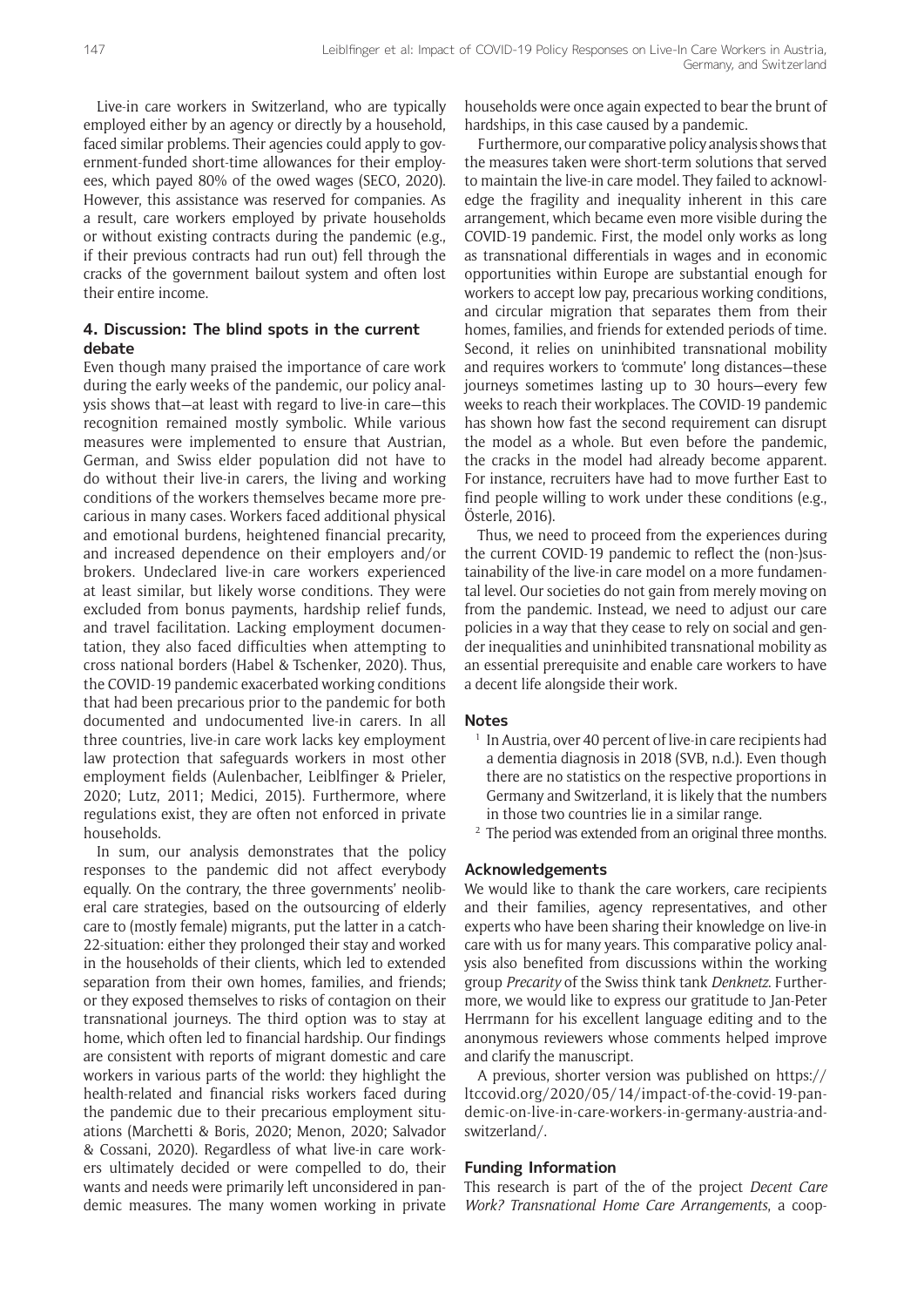eration of Aranka Benazha, Amanda Glanert, Helma Lutz, Iga Obrocka, and Ewa Palenga-Möllenbeck from Goethe University Frankfurt/Germany; Brigitte Aulenbacher, Michael Leiblfinger, and Veronika Prieler from Johannes Kepler University Linz/Austria; and Karin Schwiter, Jennifer Steiner, and Anahi Villalba from the University of Zurich/Switzerland. The project is funded by the German Research Foundation DFG, project no. LU 630/14-1, by the Austrian Science Fund FWF, project no. I 3145 G-29, and by the Swiss National Science Foundation SNSF, project no. 170353.<http://decentcarework.net>.

## **Competing Interests**

The authors have no competing interests to declare.

#### **References**

- **Aulenbacher, B, Ezzeddine, P, Gábriel, D, Leiblfinger, M, Milankovics, K** and **Prieler, V.** 2020. Facing COVID-19: Live-in Care in Central Europe. *Global Dialogue*, 10(3), forthcoming.
- **Aulenbacher, B, Leiblfinger, M** and **Prieler, V.** 2020. "Jetzt kümmern sich zwei slowakische Frauen abwechselnd um meinen Vater …" Institutionelle Logiken und soziale Ungleichheiten in der agenturvermittelten 24h-Betreuung. In: Seeliger, M and Gruhlich, J (eds.), *Intersektionalität, Arbeit und Organisation*. Weinheim and Basel: Beltz Juventa, pp. 127–141.
- **Bachinger, A.** 2009. *Der irreguläre Pflegearbeitsmarkt, Zum Transformationsprozess von unbezahlter in bezahlte Arbeit durch die 24-Stunden-Pflege*. Wien: Dissertation an der Universität Wien.
- **Bachinger, A.** 2015. 24-Stunden-Betreuung als Praxis. ldentitätskonstruktionen, Arbeitsteilungen und Ungleichheiten – eine lntersektionalitätsanalyse. *SWS-Rundschau*, 55(4): pp. 476–495.
- **Bachmann, A.** 2020. 24-Stunden-Betreuung: 90 Tage arbeiten und kein Mal frei. *MOMENT*. Available at: [https://www.moment.at/story/24-stunden-betreu](https://www.moment.at/story/24-stunden-betreuung-90-tage-arbeiten-und-kein-mal-frei)[ung-90-tage-arbeiten-und-kein-mal-frei](https://www.moment.at/story/24-stunden-betreuung-90-tage-arbeiten-und-kein-mal-frei) (Accessed: 4 August 2020).
- **Benazha, A** and **Lutz, H.** 2019. Intersektionale Perspektiven auf die Pflege: Geschlechterverhältnisse und Migrationsprozesse. In: Rudolph, C and Schmidt, K (eds.), *Interessenvertretung und Care. Voraussetzungen, Akteure und Handlungsebenen*. Münster: Westfälisches Dampfboot, pp. 146–160.
- **BMF, Austrian Federal Ministry of Finance.** 2020. *Härtefallfonds: 6 statt 3 Zahlungen, bis zu 3.000 Euro Comeback-Bonus*. Available at: [https://www.](https://www.bmf.gv.at/presse/pressemeldungen/2020/Mai/haertefallfonds.html) [bmf.gv.at/presse/pressemeldungen/2020/Mai/](https://www.bmf.gv.at/presse/pressemeldungen/2020/Mai/haertefallfonds.html) [haertefallfonds.html](https://www.bmf.gv.at/presse/pressemeldungen/2020/Mai/haertefallfonds.html) (Accessed: 30 July 2020).
- **BMFSFJ, German Federal Ministry for Family Affairs, Senior Citizens, Women and Youth.** *Bessere Vereinbarkeit von Pflege und Beruf während der Corona-Krise*. Available at: [https://www.wege-zur-pflege.](https://www.wege-zur-pflege.de/service/corona.html) [de/service/corona.html](https://www.wege-zur-pflege.de/service/corona.html) (Accessed: 4 August 2020).
- **BMWi, German Federal Ministry for Economic Affairs and Energy.** 2020. *Informationen und Unterstützung für Unternehmen*. Available at: [https://www.](https://www.bmwi.de/Redaktion/DE/Coronavirus/coronahilfe.html)

[bmwi.de/Redaktion/DE/Coronavirus/coronahilfe.](https://www.bmwi.de/Redaktion/DE/Coronavirus/coronahilfe.html) [html](https://www.bmwi.de/Redaktion/DE/Coronavirus/coronahilfe.html) (Accessed: 4 August 2020).

- **Brown, EE, Kumar, S, Rajji, TK, Pollock, BG** and **Mulsant, BH.** 2020. Anticipating and mitigating the impact of COVID-19 pandemic on Alzheimer's disease and related dementias. *The American Journal of Geriatric Psychiatry*, 28(7): pp. 712–721. DOI: <https://doi.org/10.1016/j.jagp.2020.04.010>
- **Chau, HS.** 2020. *Brokering Circular Labour Migration: A Mobile Ethnography of Migrant Care Workers' Journey to Switzerland*. Abingdon: Routledge. DOI: <https://doi.org/10.4324/9780429029905>
- **Chau, HS, Pelzelmayer, K** and **Schwiter, K.** 2018. Shortterm circular migration and gendered negotiation of the right to the city: The case of migrant live-in care workers in Basel, Switzerland. *Cities: The International Journal of Urban Policy and Planning*, 76: pp. 4–11. DOI:<https://doi.org/10.1016/j.cities.2017.04.004>
- **Greuter, S** and **Schilliger, S.** 2010. Ein Engel aus Polen: Globalisierter Arbeitsmarkt im Privathaushalt von Pflegebedürftigen. In: Denknetz (ed.), *Krise. Lokal, global, fundamental: Denknetz Jahrbuch 2009*. Zürich: Edition 8, pp. 151–163.
- **Habel, S** and **Tschenker, T.** 2020. Stay at Work. Zur Situation der Live-In-Pflege in der Corona-Krise. *Soziale Sicherheit*, 6/2020, pp. 215–219. DOI: [https://doi.](https://doi.org/10.1007/978-3-658-31078-3_10) [org/10.1007/978-3-658-31078-3\\_10](https://doi.org/10.1007/978-3-658-31078-3_10)
- **Haidinger, B.** 2013. *Hausfrau für zwei Länder sein. Zur Reproduktion des transnationalen Haushalts*. Münster: Westfälisches Dampfboot.
- **Haley, E, Caxaj, S, George, G, Hennebry, JL, Martell, E** and **McLaughlin, J.** 2020. Migrant farmworkers face heightened vulnerabilities during COVID-19. *Journal of Agriculture, Food Systems, and Community Development*, 9(3): pp. 35–39. DOI: [https://doi.](https://doi.org/10.5304/jafscd.2020.093.016) [org/10.5304/jafscd.2020.093.016](https://doi.org/10.5304/jafscd.2020.093.016)
- **Herrigel, J, Schilliger, S, Zangger, A** and **Lieberherr, S.** 2020. Landwirtschaft Schweiz: Landarbeit unter Covid-19. *Archipel*, 293. Available at: [https://forum](https://forumcivique.org/artikel/landwirtschaft-schweiz-landarbeit-unter-covid-19/)[civique.org/artikel/landwirtschaft-schweiz-landar](https://forumcivique.org/artikel/landwirtschaft-schweiz-landarbeit-unter-covid-19/)[beit-unter-covid-19/](https://forumcivique.org/artikel/landwirtschaft-schweiz-landarbeit-unter-covid-19/) (Accessed: 9 September 2020).
- **Horn, V** and **Schweppe, C.** 2020. *Häusliche Altenpflege in Zeiten von Corona. Erste Studienergebnisse*. Mainz: Johannes Gutenberg-Universität Mainz.
- **Krawietz, J.** 2014. *Pflege grenzüberschreitend organisieren. Eine Studie zur transnationalen Vermittlung von Care-Arbeit*. Frankfurt am Main: Mabuse.
- **Kretschmann, A.** 2016. *Die Regulierung des Irregulären. Carework und die symbolische Qualität des Rechts*. Weilerswist: Velbrück.
- **Larsen, C, Joost, A** and **Heid, S.** (eds.) 2009. *Illegale Beschäftigung in Europa: die Situation in Privathaushalten älterer Personen*. München: Hampp.
- **Leiblfinger, M** and **Prieler, V.** 2018. Elf Jahre 24-Stunden-Betreuung in Österreich: Eine Policy- und Regime-Analyse. Linz: Katholischen Privat-Universität Linz.
- **Leiblfinger, M** and **Prieler, V.** 2020. *Updates on Migrant Live-in Care in Austria at the time of COVID-19: A Glimpse into the Media*. Available at: [https://ltccovid.](https://ltccovid.org/2020/04/10/updates-on-migrant-live-in-care-in-austria-at-the-time-of-covid-19-a-glimpse-into-the-media1/) [org/2020/04/10/updates-on-migrant-live-in-care-](https://ltccovid.org/2020/04/10/updates-on-migrant-live-in-care-in-austria-at-the-time-of-covid-19-a-glimpse-into-the-media1/)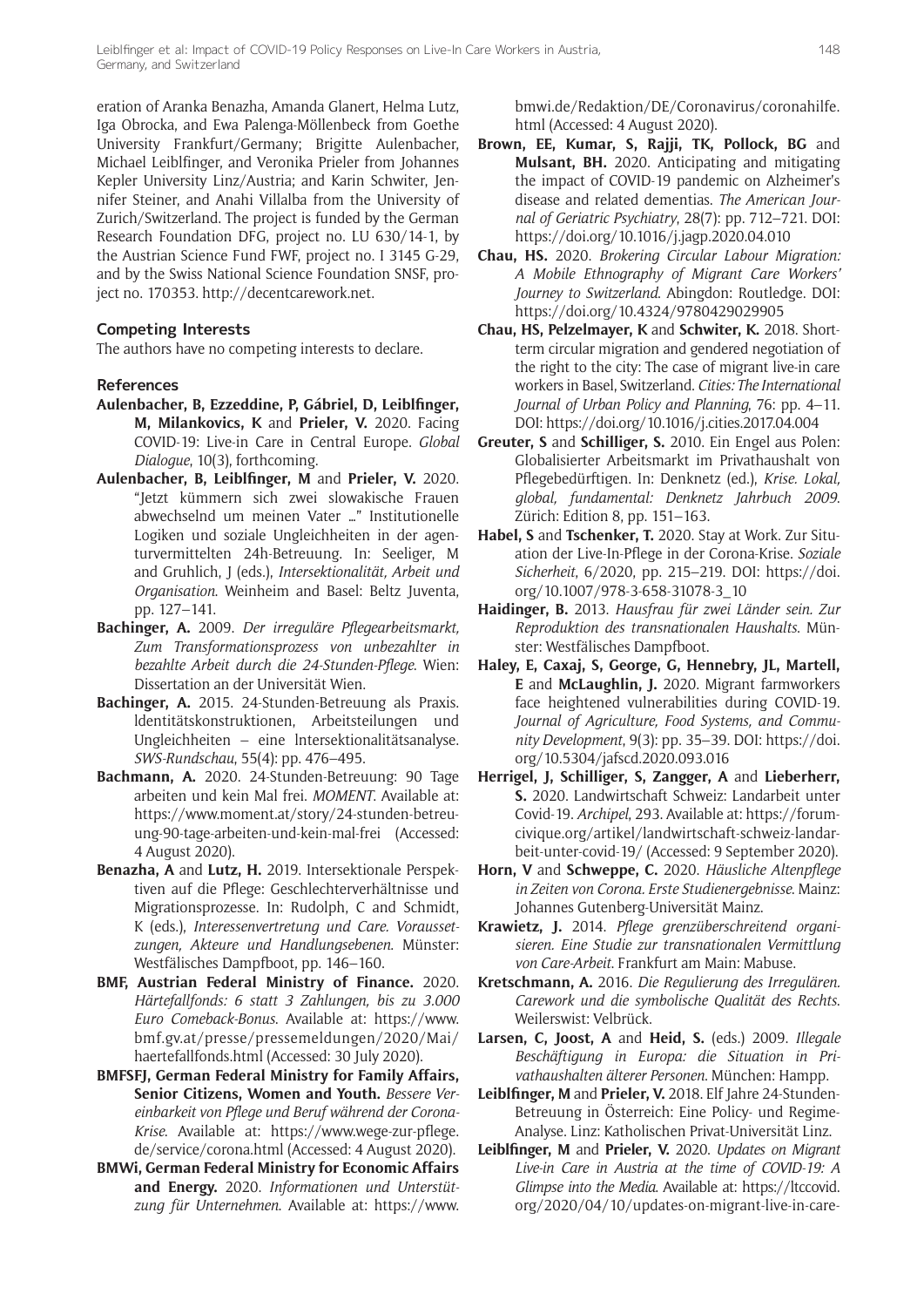[in-austria-at-the-time-of-covid-19-a-glimpse-into-the](https://ltccovid.org/2020/04/10/updates-on-migrant-live-in-care-in-austria-at-the-time-of-covid-19-a-glimpse-into-the-media1/)[media1/](https://ltccovid.org/2020/04/10/updates-on-migrant-live-in-care-in-austria-at-the-time-of-covid-19-a-glimpse-into-the-media1/) (Accessed: 23 April 2020).

- **Leichsenring, K, Staflinger, H** and **Bauer, A.** 2020a. *Report: The importance of migrant caregivers in the Austrian Long-Term Care system highlighted by the Covid-19 outbreak*. Available at: [https://ltc](https://ltccovid.org/2020/04/01/report-the-importance-of-migrant-caregivers-in-the-austrian-long-term-care-system-highlighted-by-the-covid-19-outbreak/ )[covid.org/2020/04/01/report-the-importance](https://ltccovid.org/2020/04/01/report-the-importance-of-migrant-caregivers-in-the-austrian-long-term-care-system-highlighted-by-the-covid-19-outbreak/ )[of-migrant-caregivers-in-the-austrian-long-term](https://ltccovid.org/2020/04/01/report-the-importance-of-migrant-caregivers-in-the-austrian-long-term-care-system-highlighted-by-the-covid-19-outbreak/ )[care-system-highlighted-by-the-covid-19-outbreak/](https://ltccovid.org/2020/04/01/report-the-importance-of-migrant-caregivers-in-the-austrian-long-term-care-system-highlighted-by-the-covid-19-outbreak/ ) (Accessed: 23 April 2020).
- **Leichsenring, K, Staflinger, H** and **Bauer, A.** 2020b. *The situation of '24-hour care' from the perspective of migrant caregivers in Austria.* Available at: [https://ltccovid.org/2020/04/08/the-situation-of-](https://ltccovid.org/2020/04/08/the-situation-of-24-hour-care-from-the-perspective-of-migrant-caregivers-in-austria/)[24-hour-care-from-the-perspective-of-migrant-car](https://ltccovid.org/2020/04/08/the-situation-of-24-hour-care-from-the-perspective-of-migrant-caregivers-in-austria/)[egivers-in-austria/](https://ltccovid.org/2020/04/08/the-situation-of-24-hour-care-from-the-perspective-of-migrant-caregivers-in-austria/) (Accessed: 6 May 2020).
- **Lutz, H.** 2005. Der Privathaushalt als Weltmarkt für weibliche Arbeitskräfte. *Peripherie*, 25(97/98), pp. 65–87.
- **Lutz, H.** 2011. *The new maids: transnational women and the care economy*. London: Zed Books.
- **Lutz, H.** 2018. *Die Hinterbühne der Care-Arbeit*. Weinheim and Basel: Beltz Juventa.
- **Lutz, H** and **Palenga-Möllenbeck, E.** 2010. Care work migration in Germany: Semi-compliance and complicity. *Social Policy and Society*, 9(3): pp. 419–430. DOI: <https://doi.org/10.1017/S1474746410000138>
- **Marchetti, S** and **Boris, E.** 2020. Migrant domestic and care workers: high risk but low protection. *openDemocracy*. Available at: [https://www.opendemocracy.](https://www.opendemocracy.net/en/pandemic-border/migrant-domestic-and-care-workers-high-risk-low-protection) [net/en/pandemic-border/migrant-domestic-and](https://www.opendemocracy.net/en/pandemic-border/migrant-domestic-and-care-workers-high-risk-low-protection)[care-workers-high-risk-low-protection](https://www.opendemocracy.net/en/pandemic-border/migrant-domestic-and-care-workers-high-risk-low-protection) (Accessed: 30 July 2020).
- **Medici, G.** 2015. *Migrantinnen als Pflegehilfen in Schweizer Privathaushalten. Menschenrechtliche Vorgaben und staatliche Handlungspflichten*. Zürich: Schulthess.
- **Melegh, A, Gábriel, D, Gresits, G** and **Hámos, D.** 2018. Abandoned Hungarian workers and the political economy of care work in Austria. *Szociológiai Szemle (Review of Sociology)*, 28(4): pp. 61–87.
- **Menon, G.** 2020. *The Covid-19 Pandemic and the Invisible Workers of the Household Economy. Domestic Workers Rights Union (DWRU), Bruhat Bangalore Gruhakarmika Sangha (BBGS), and Manegelasa Kaarmikara Union (MKU)*. Available at: [https://cis-india.org/](https://cis-india.org/raw/dwru-bbgs-mku-covid19-invisible-household-workers) [raw/dwru-bbgs-mku-covid19-invisible-household](https://cis-india.org/raw/dwru-bbgs-mku-covid19-invisible-household-workers)[workers](https://cis-india.org/raw/dwru-bbgs-mku-covid19-invisible-household-workers) (Accessed: 30 July 2020).
- **Österle, A.** 2014. The transnationalisation of older care in Austria. In: León, M (ed.), *The Transformation of Care in European Societies*. Basingstoke: Palgrave Macmillan, pp. 161–181. DOI: [https://doi.](https://doi.org/10.1057/9781137326515_8) [org/10.1057/9781137326515\\_8](https://doi.org/10.1057/9781137326515_8)
- **Österle, A.** 2016. 24-Stunden-Betreuung und die Transnationalisierung von Pflege und Betreuung: Aktuelle Dimensionen und wohlfahrtsstaatliche Implikationen. In: Weicht, B and Österle, A (eds.), *Im Ausland zu Hause pflegen. Die Beschäftigung von MigrantInnen in der 24-Stunden-Betreuung*. Wien: LIT, pp. 247–269.
- **Österle, A** and **Bauer, G.** 2016. The legalization of rotational 24-hour care work in Austria. Implications for migrant care workers. *Social Politics: International Studies in Gender, State & Society*, 23(2): pp. 192– 213. DOI:<https://doi.org/10.1093/sp/jxv001>
- **Palenga-Möllenbeck, E.** 2013. New maids–new butlers? Polish domestic workers in Germany and commodification of social reproductive work. *Equality, Diversity and Inclusion*, 32(6): pp. 557–574. DOI: [https://](https://doi.org/10.1108/EDI-10-2012-0086) [doi.org/10.1108/EDI-10-2012-0086](https://doi.org/10.1108/EDI-10-2012-0086)
- **Rajkumar, RP.** 2020. COVID-19 and mental health: A review of the existing literature. *Asian Journal of Psychiatry*, 52(August 2020): p. 102066. DOI: [https://](https://doi.org/10.1016/j.ajp.2020.102066) [doi.org/10.1016/j.ajp.2020.102066](https://doi.org/10.1016/j.ajp.2020.102066)
- **Rossow, V** and **Leiber, S.** 2017. Zwischen Vermarktlichung und Europäisierung: Die wachsende Bedeutung transnational agierender Vermittlungsagenturen in der häuslichen Pflege in Deutschland. *Sozialer Fortschritt*, 66(3–4): pp. 285–302. DOI: <https://doi.org/10.3790/sfo.66.3-4.285>
- **Safuta, A** and **Noack, K.** 2020. A pandemic, and then what? The effects of the coronavirus pandemic on migrant care workers in Germany. *Routed Magazine,* 10. Available at: [https://www.routedmaga](https://www.routedmagazine.com/care-workers-germany)[zine.com/care-workers-germany](https://www.routedmagazine.com/care-workers-germany) (Accessed: 29 June 2020).
- **Salvador, S** and **Cossani, P.** 2020. *Domestic workers in Latin America and the Caribbean during the Covid-19 crisis. UN Women, ILO, and ECLAC Policy Brief*. Available at: [https://lac.unwomen.org/en/dig](https://lac.unwomen.org/en/digiteca/publicaciones/2020/06/trabajadoras-del-hogar-frente-a-la-crisis-por-covid-19)[iteca/publicaciones/2020/06/trabajadoras-del](https://lac.unwomen.org/en/digiteca/publicaciones/2020/06/trabajadoras-del-hogar-frente-a-la-crisis-por-covid-19)[hogar-frente-a-la-crisis-por-covid-19](https://lac.unwomen.org/en/digiteca/publicaciones/2020/06/trabajadoras-del-hogar-frente-a-la-crisis-por-covid-19) (Accessed: 30 July 2020).
- **Schilliger, S.** 2014. *Pflegen ohne Grenzen? Polnische Pendelmigrantinnen in der 24h-Betreuung. Eine Ethnographie des Privathaushalts als globalisiertem Arbeitsplatz*. Basel: Dissertation an der Universität Basel.
- **Schilliger, S, Schwiter, K, Steiner, J** and **Truong, J.** 2020. Grenzerfahrungen in der Betagtenbetreuung. *Die Wochenzeitung*. Available at: [https://](https://www.woz.ch/2019/care-arbeit/grenzerfahrungen-in-der-betreuung-von-betagten?) [www.woz.ch/2019/care-arbeit/grenzerfahrungen](https://www.woz.ch/2019/care-arbeit/grenzerfahrungen-in-der-betreuung-von-betagten?)[in-der-betreuung-von-betagten?](https://www.woz.ch/2019/care-arbeit/grenzerfahrungen-in-der-betreuung-von-betagten?) (Accessed: 11 May 2020).
- **Schwiter, K, Berndt, C** and **Truong, J.** 2018. Neoliberal austerity and the marketization of elderly care. *Social & Cultural Geography*, 19(3): pp. 379–399. DOI: [https://doi.org/10.1080/14649365.2015.105](https://doi.org/10.1080/14649365.2015.1059473) [9473](https://doi.org/10.1080/14649365.2015.1059473)
- **SECO, Swiss State Secretariat of Economic Affairs.** 2020. *Kurzarbeitsentschädigung*. Available at: [https://www.arbeit.swiss/secoalv/de/home/](https://www.arbeit.swiss/secoalv/de/home/menue/unternehmen/versicherungsleistungen/kurzarbeit-eingang.html) [menue/unternehmen/versicherungsleistungen/](https://www.arbeit.swiss/secoalv/de/home/menue/unternehmen/versicherungsleistungen/kurzarbeit-eingang.html) [kurzarbeit-eingang.html](https://www.arbeit.swiss/secoalv/de/home/menue/unternehmen/versicherungsleistungen/kurzarbeit-eingang.html) (Accessed: 15 July 2020).
- **Steiner, J, Prieler, V, Leiblfinger, M** and **Benazha, A.**  2019. Völlig legal!? Rechtliche Rahmung und Legalitätsnarrative in der 24h-Betreuung in Deutschland, Österreich und der Schweiz. *Österreichische Zeitschrift für Soziologie*, 44(1): pp. 1–19. DOI: <https://doi.org/10.1007/s11614-019-00337-4>